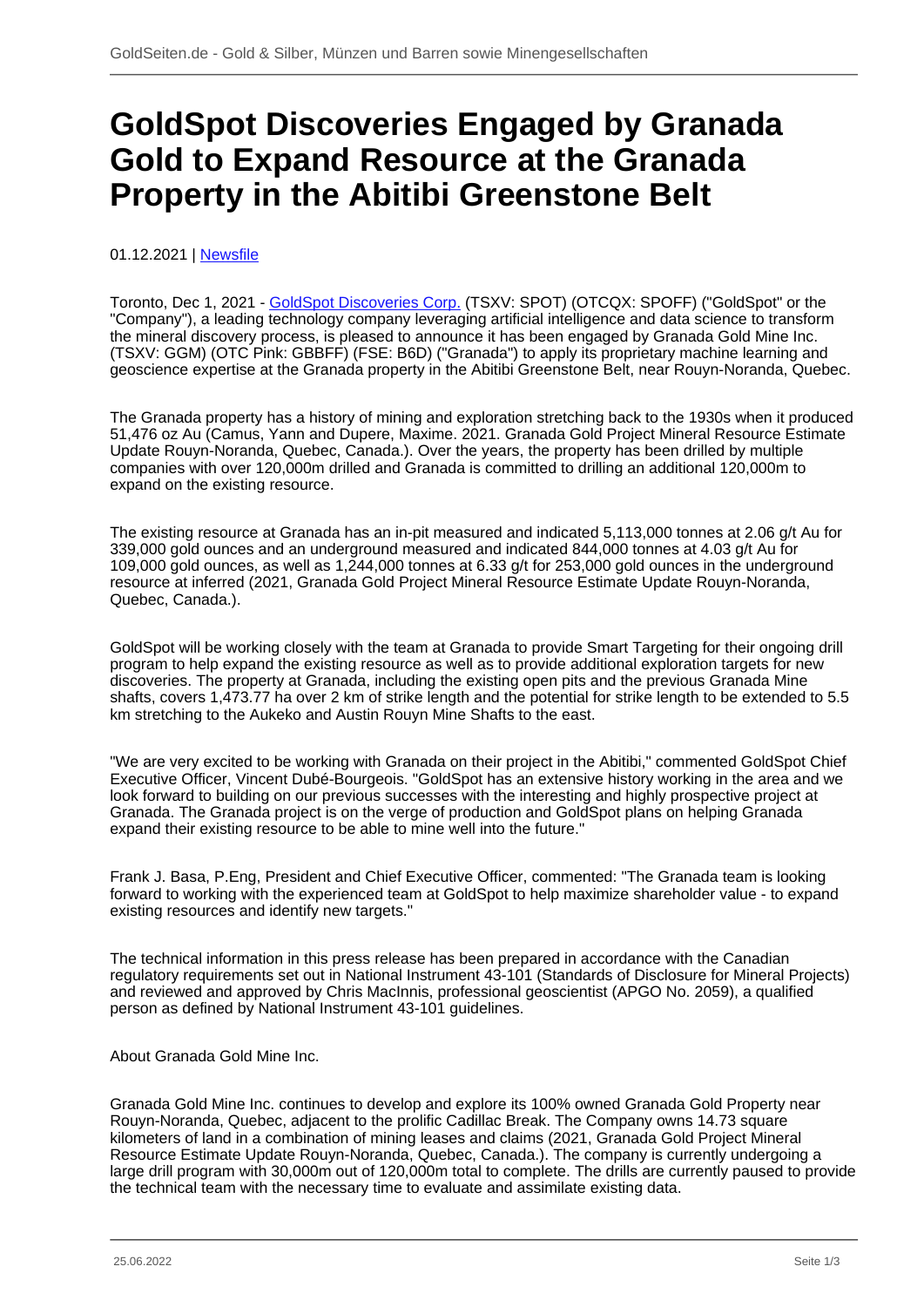The Granada Shear Zone and the South Shear Zone contain, based on historical detailed mapping as well as from current and historical drilling, up to twenty-two mineralized structures trending east-west over five and a half kilometers. Three of these structures were mined historically from four shafts and three open pits.

The property includes the former Granada Gold underground mine which produced more than 50,000 ounces of gold at 9.7 grams per tonne gold in the 1930's from two shafts before a fire destroyed the surface buildings (2021, Granada Gold Project Mineral Resource Estimate Update Rouyn-Noranda, Quebec, Canada.). In the 1990's, Granada Resources extracted a bulk sample (Pit #1) of 87,311 tonnes grading 5.17 g/t Au. They also extracted a bulk sample (Pit # 2) of 22,095 tonnes grading 3.46 g/t Au (2021, Granada Gold Project Mineral Resource Estimate Update Rouyn-Noranda, Quebec, Canada.).

About GoldSpot Discoveries Corp.

[GoldSpot Discoveries Corp.](/minen/4073--GoldSpot-Discoveries-Corp) (TSXV: SPOT) (OTCQX: SPOFF) is a technology company using artificial intelligence to revolutionize the future of global mineral exploration with a full suite of data and knowledge-driven SaaS tools and services. GoldSpot works with industry leaders across all commodity and deposit types to identify new exploration targets, develop cutting-edge technologies and to strategically invest in mineral exploration companies. Our leading team of expert scientist's merge geoscience and data science to deliver bespoke solutions that save time, reduce costs and produce far more accurate results than ever before possible.

For further information please contact:

Denis Laviolette Executive Chairman and President [GoldSpot Discoveries Corp.](/minen/4073--GoldSpot-Discoveries-Corp) Tel: 647-992-9837 Email: investors@goldspot.ca

Cautionary Statement on Forward-Looking Information

Neither the TSX Venture Exchange ("TSXV") nor its Regulation Services Provider (as that term is defined in the policies of the TSXV) accepts responsibility for the adequacy or accuracy of this release. No stock exchange, securities commission or other regulatory authority has approved or disapproved the information contained herein. This news release contains forward-looking information which involves risks, uncertainties and other factors that could cause actual events, results, performance, prospects and opportunities to differ materially from those expressed or implied by such forward-looking information. Forward-looking information in this news release includes but is not limited to, the Company's objectives, goals or future plans, statements regarding exploration results and exploration plans. Factors that could cause actual results to differ materially from such forward-looking information include, but are not limited to, capital and operating costs varying significantly from estimates, the preliminary nature of metallurgical test results, delays in obtaining or failures to obtain required governmental, environmental or other project approvals, uncertainties relating to the availability and costs of financing needed in the future, changes in equity markets, inflation, fluctuations in commodity prices, delays in the development of projects and the other risks involved in the mineral exploration and development industry, and those risks set out in the Company's public documents filed on SEDAR. Although the Company believes that the assumptions and factors used in preparing the forward-looking information in this news release are reasonable, undue reliance should not be placed on such information, which only applies as of the date of this news release, and no assurance can be given that such events will occur in the disclosed time frames or at all. The Company disclaims any intention or obligation to update or revise any forward-looking information, whether as a result of new information, future events or otherwise, other than as required by law.